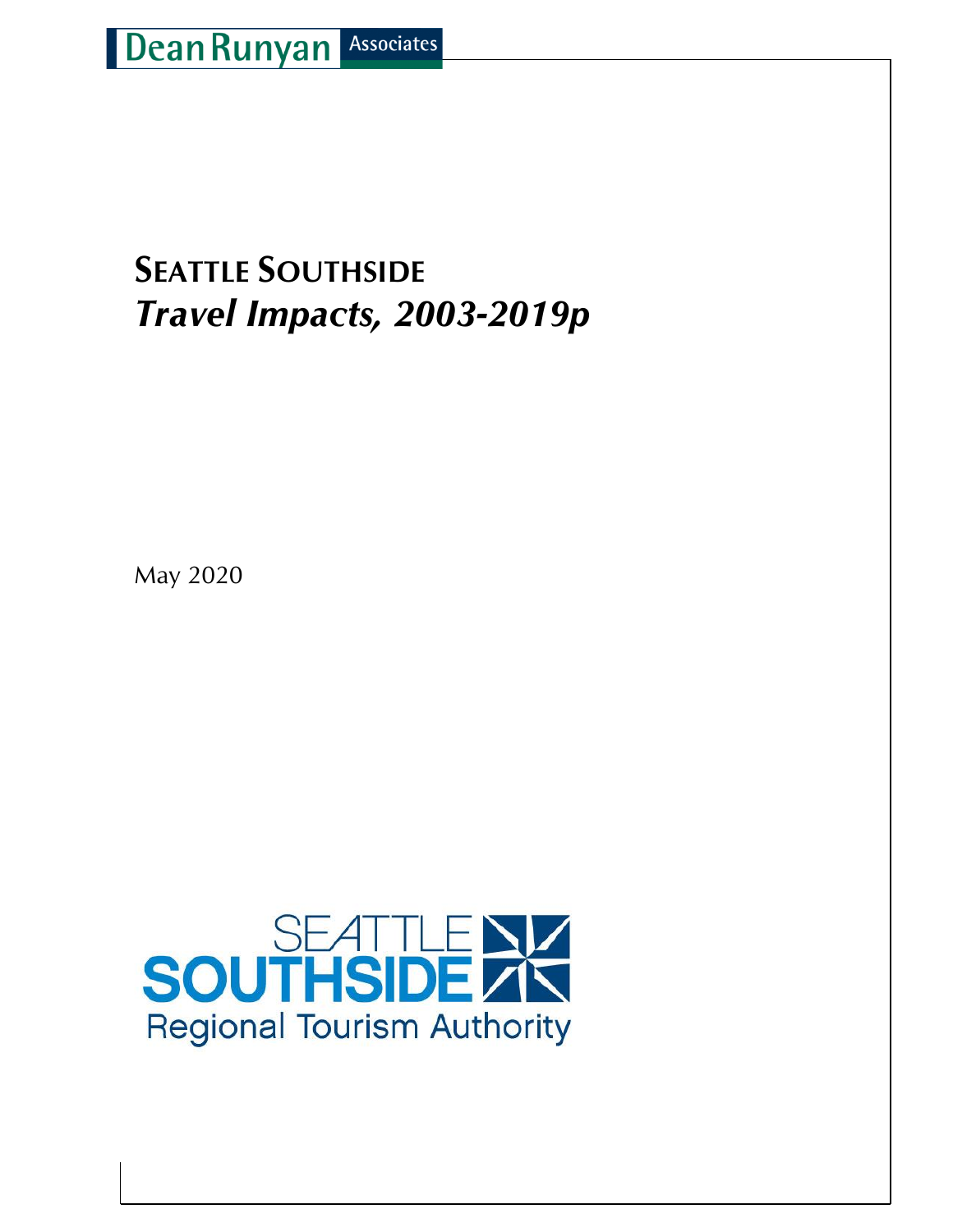## **SEATTLE SOUTHSIDE TRAVEL IMPACTS, 2003-2019P TUKWILA, SEATAC, & DES MOINES**

Prepared for the

Seattle Southside Regional Tourism Authority 3100 S. 176<sup>th</sup> Street Seattle, Washington 98188

Prepared by

Dean Runyan Associates, Inc. 833 S.W. Eleventh Avenue, Suite 920 Portland, Oregon 97205 (503) 226-2973 www.deanrunyan.com

May 2020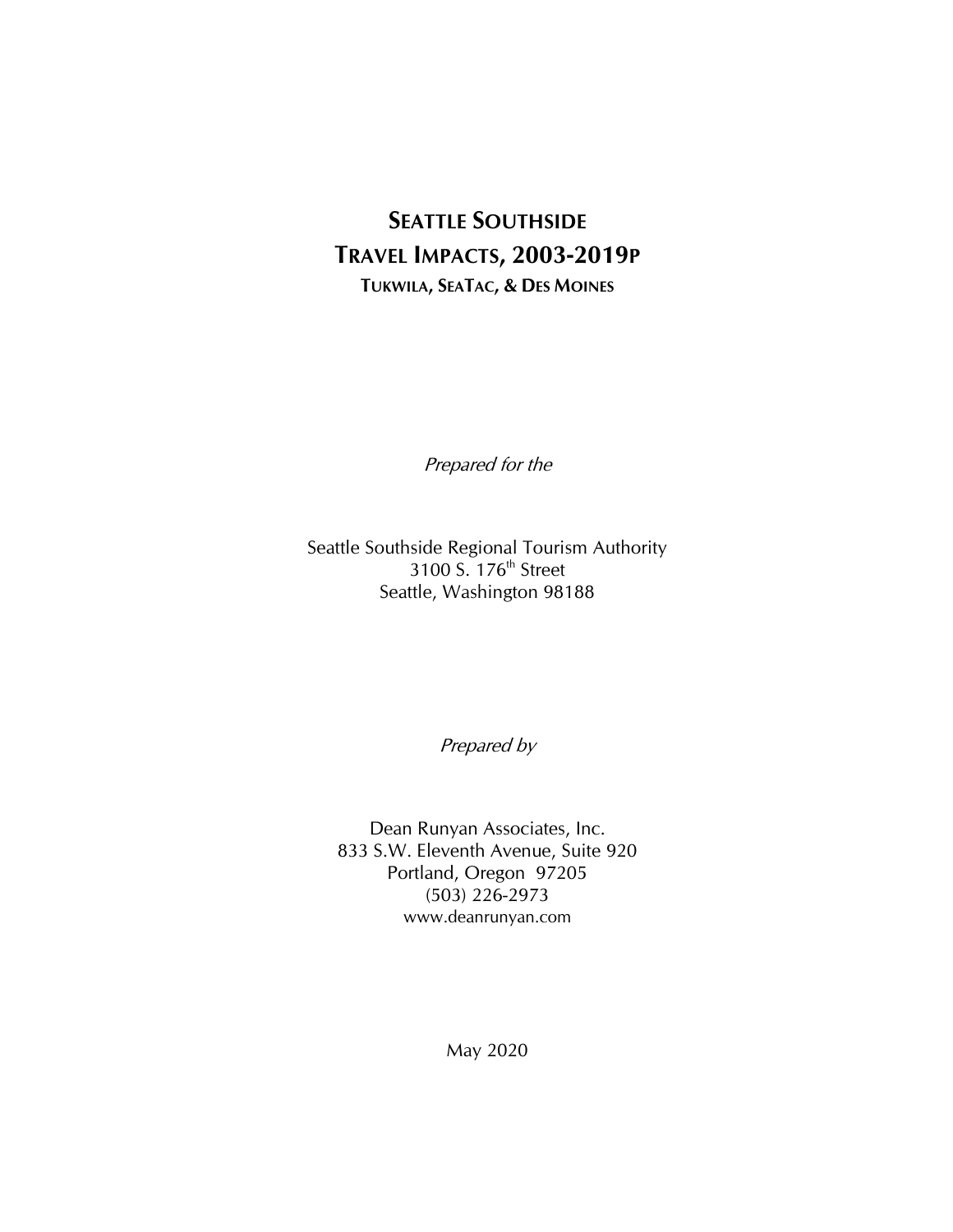### **SEATTLE SOUTHSIDE TRAVEL IMPACTS, 2003-2019P**

#### **TUKWILA, SEATAC & DES MOINES**

This study, prepared for Seattle Southside Regional Tourism Authority, documents the economic significance of the travel industry in the Seattle Southside area of King County from 2003 through 2019. The estimates for 2019 are preliminary. The separate estimates for Tukwila, SeaTac and Des Moines are reported at a summary level for 2019 only. Overnight visitor volume estimates and average spending estimates for the larger Seattle Southside are also provided in this report.

#### **REPORT CONTENTS**

The main body of this report contains five sections:

- *Seattle Southside Travel Trends* (annual estimates of economic impacts and lodging sales for the larger Seattle Southside)
- *Travel Impacts in Des Moines, SeaTac and Tukwila* (summary estimates for 2019p, only)
- *Visitor Volume* (major trends and characteristics)
- Detailed Spending and Visitor Volume Tables
- Detailed Impact Tables

The report also contains appendices that provide an overview of methodology and definitions of terms and concepts.

#### **INTERPRETATION OF IMPACT ESTIMATES**

Users of this report should be aware of the following with respect to the interpretation of these estimates:

- All monetary estimates in this report are expressed in *current* dollars. There is no adiustment for inflation.
- Sub-county estimates such as contained in this report are necessarily less reliable than county and state level estimates because of data limitations. Nonetheless, these estimates were generally prepared with the same methodology used to estimate county and state level travel impacts and visitor volume.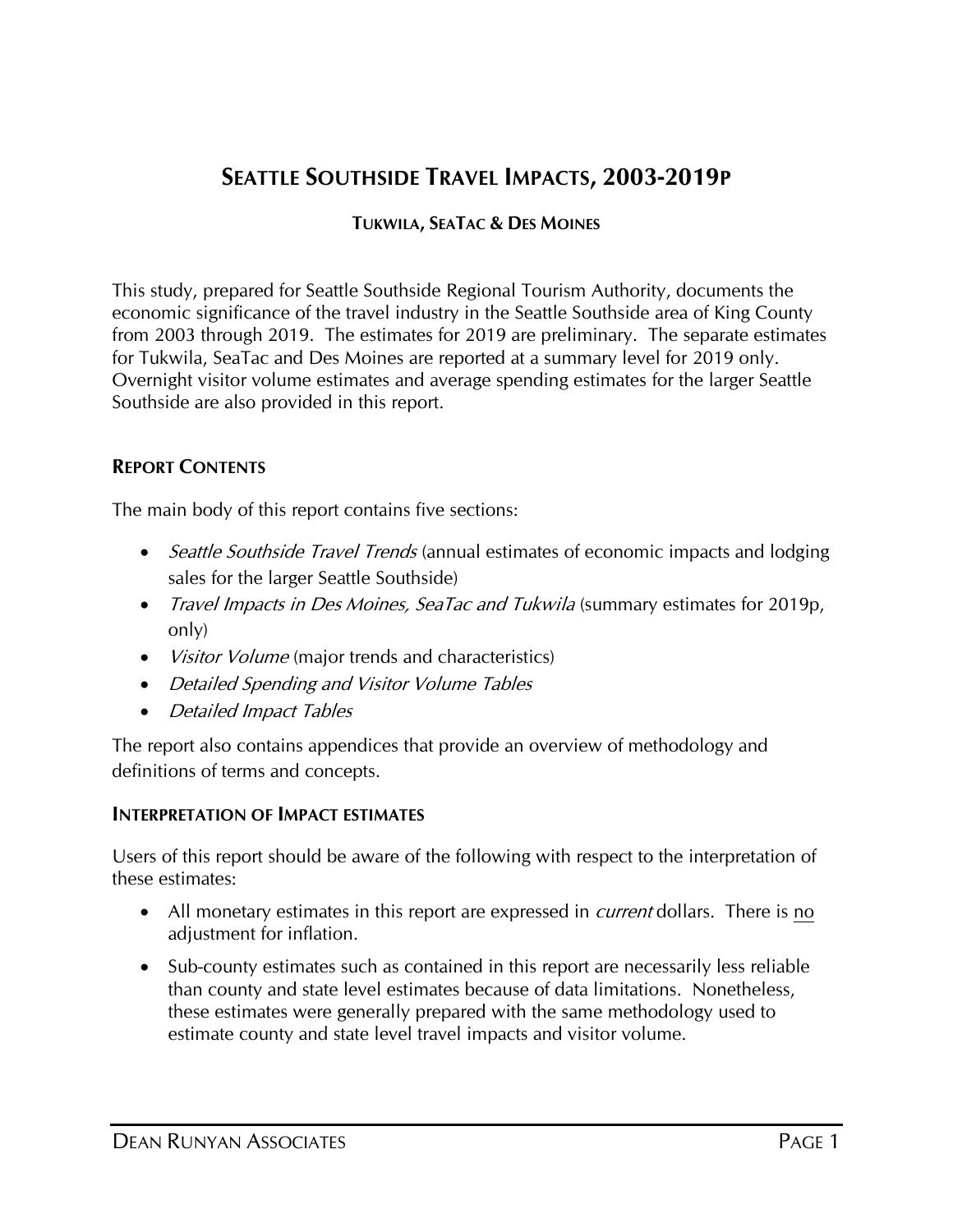#### **SEATTLE SOUTHSIDE TRAVEL TRENDS**

Travel spending in the Seattle Southside increased by 2.3 percent from 2018 to 2019p. Travel-generated earnings and tax receipts also increased. This was the tenth consecutive year of growth in the Seattle Southside travel industry.

|                   | Spending                 | <b>Earnings</b> | Employment |       | Tax Receipts (\$Millions) |              |  |
|-------------------|--------------------------|-----------------|------------|-------|---------------------------|--------------|--|
|                   | (\$Millions)             | (\$Millions)    |            | Local | <b>State</b>              | <b>Total</b> |  |
| 2003              | 395.9                    | 124.3           | 4,480      | 15.3  | 21.4                      | 36.7         |  |
| 2004              | 422.5                    | 130.2           | 4,540      | 16.2  | 22.7                      | 38.9         |  |
| 2005              | 461.4                    | 141.9           | 4,790      | 17.8  | 24.5                      | 42.3         |  |
| 2006              | 486.9                    | 146.8           | 4,720      | 22.7  | 25.6                      | 48.3         |  |
| 2007              | 528.0                    | 157.7           | 4,880      | 25.2  | 27.7                      | 52.9         |  |
| 2008              | 532.3                    | 158.0           | 4,810      | 25.7  | 27.6                      | 53.3         |  |
| 2009              | 463.9                    | 149.5           | 4,530      | 22.7  | 24.9                      | 47.6         |  |
| 2010              | 473.5                    | 147.6           | 4,350      | 22.7  | 25.1                      | 47.9         |  |
| 2011              | 504.9                    | 149.8           | 4,340      | 24.0  | 26.4                      | 50.4         |  |
| 2012              | 537.5                    | 157.2           | 4,460      | 25.7  | 28.2                      | 53.9         |  |
| 2013              | 564.6                    | 169.2           | 4,640      | 27.3  | 29.7                      | 57.0         |  |
| 2014              | 620.5                    | 184.5           | 4,840      | 30.3  | 32.5                      | 62.8         |  |
| 2015              | 665.0                    | 194.7           | 4,870      | 33.3  | 35.1                      | 68.3         |  |
| 2016              | 690.5                    | 203.2           | 4,910      | 34.9  | 36.9                      | 71.8         |  |
| 2017              | 721.2                    | 211.8           | 4,950      | 36.5  | 38.6                      | 75.1         |  |
| 2018              | 770.3                    | 230.0           | 5,120      | 38.5  | 40.8                      | 79.2         |  |
| 2019 <sub>p</sub> | 787.9                    | 240.3           | 5,110      | 39.1  | 41.8                      | 80.9         |  |
|                   | Annual Percentage Change |                 |            |       |                           |              |  |
| $17-19p$          | 2.3                      | 4.5             | $-0.2$     | 1.6   | 2.5                       | 2.1          |  |
| 03-19p            | 4.4                      | 4.2             | 0.8        | 6.0   | 4.3                       | 5.1          |  |

#### **Seattle Southside Travel Trends**



#### **Seattle Southside Lodging Sales** Lodging sales (in current

dollars) were \$281.6 million in 2019 (preliminary), an increase of 0.2 percent over 2018.

Source: Washington State Department of Revenue. Lodging sales calculated from 1% Additional Hotel/Motel tax for Des Moines, SeaTac and Tukwila.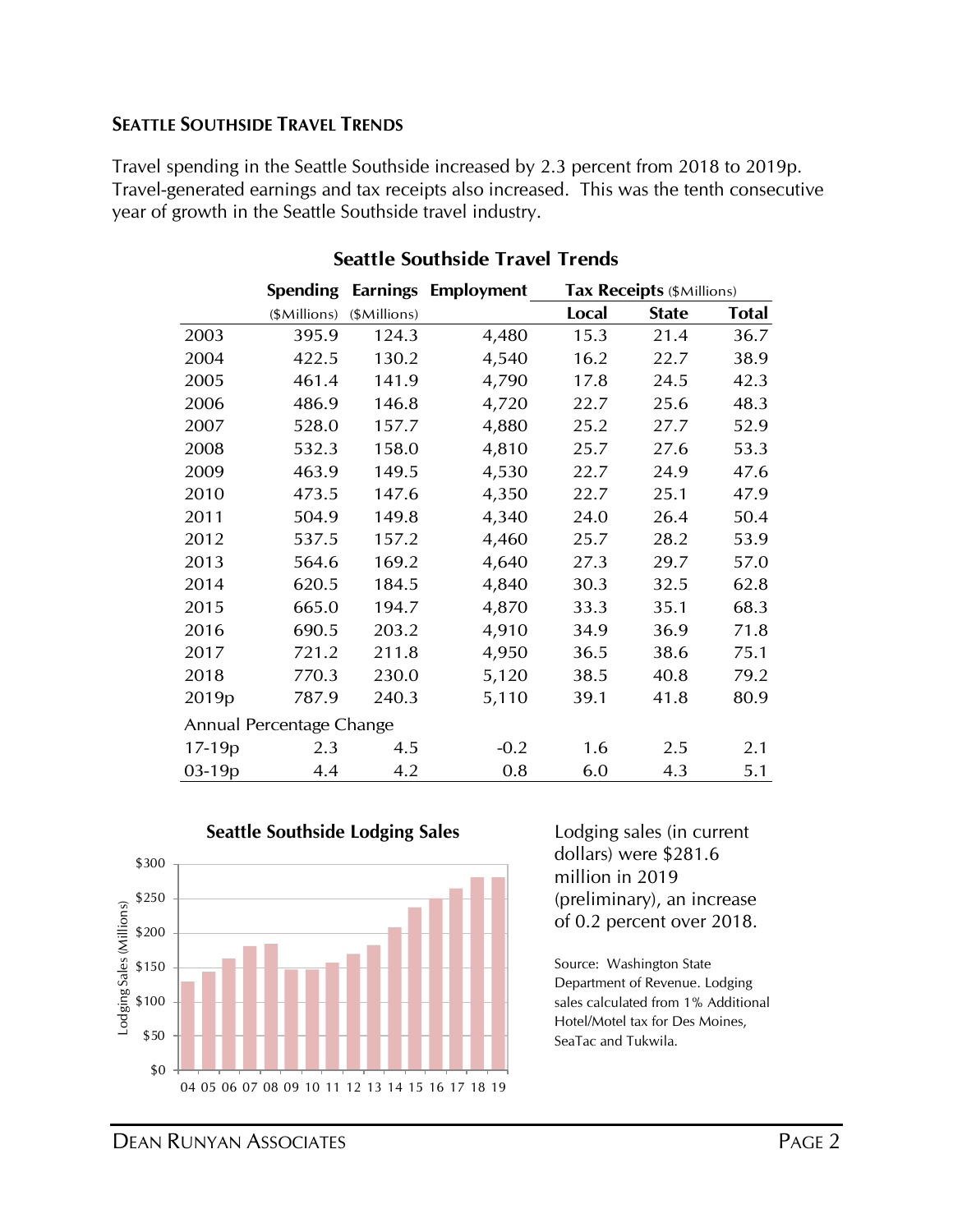#### **TRAVEL IMPACTS IN DES MOINES, SEATAC AND TUKWILA**

The preliminary 2019 impact estimates for the three cities within the Seattle Southside are shown below. Lodging sales are shown in the pie chart. In general, these estimates are a function of lodging sales, the number of private homes for visiting friends and relatives, and the volume of sales in other types of establishments that serve visitors (e.g., restaurants, entertainment and retail). (Note: These small area estimates are necessarily less reliable than the estimates for the larger Seattle Southside due to data limitations.)

|                   | Travel      |             |                              | <b>Tax Receipts</b> |             |             |  |  |
|-------------------|-------------|-------------|------------------------------|---------------------|-------------|-------------|--|--|
|                   |             |             | Spending Earnings Employment | Local               | State       | Total       |  |  |
|                   | (\$Million) | (\$Million) | (iobs)                       | (\$Million)         | (\$Million) | (\$Million) |  |  |
| Des Moines        | 49.4        | 15.7        | 330                          | 2.5                 | 2.6         | 5.1         |  |  |
| SeaTac            | 311.0       | 101.5       | 2,130                        | 15.4                | 16.5        | 31.9        |  |  |
| Tukwila           | 427.5       | 123.1       | 2,650                        | 21.2                | 22.7        | 43.9        |  |  |
| Seattle Southside | 787.9       | 240.3       | 5,110                        | 39.1                | 41.8        | 80.9        |  |  |

#### **Travel Impacts within Seattle Southside, 2019p**

#### **Lodging Sales within Seattle Southside 2019p**



Although Tukwila has the greatest estimated visitor spending, SeaTac has 66 percent of all lodging sales. However, its share of visitor-related sales in food services, entertainment and retail is comparatively smaller.

Source: Washington State Department of Revenue. Lodging sales calculated from 1% Additional Hotel/Motel tax for Des Moines, SeaTac and Tukwila.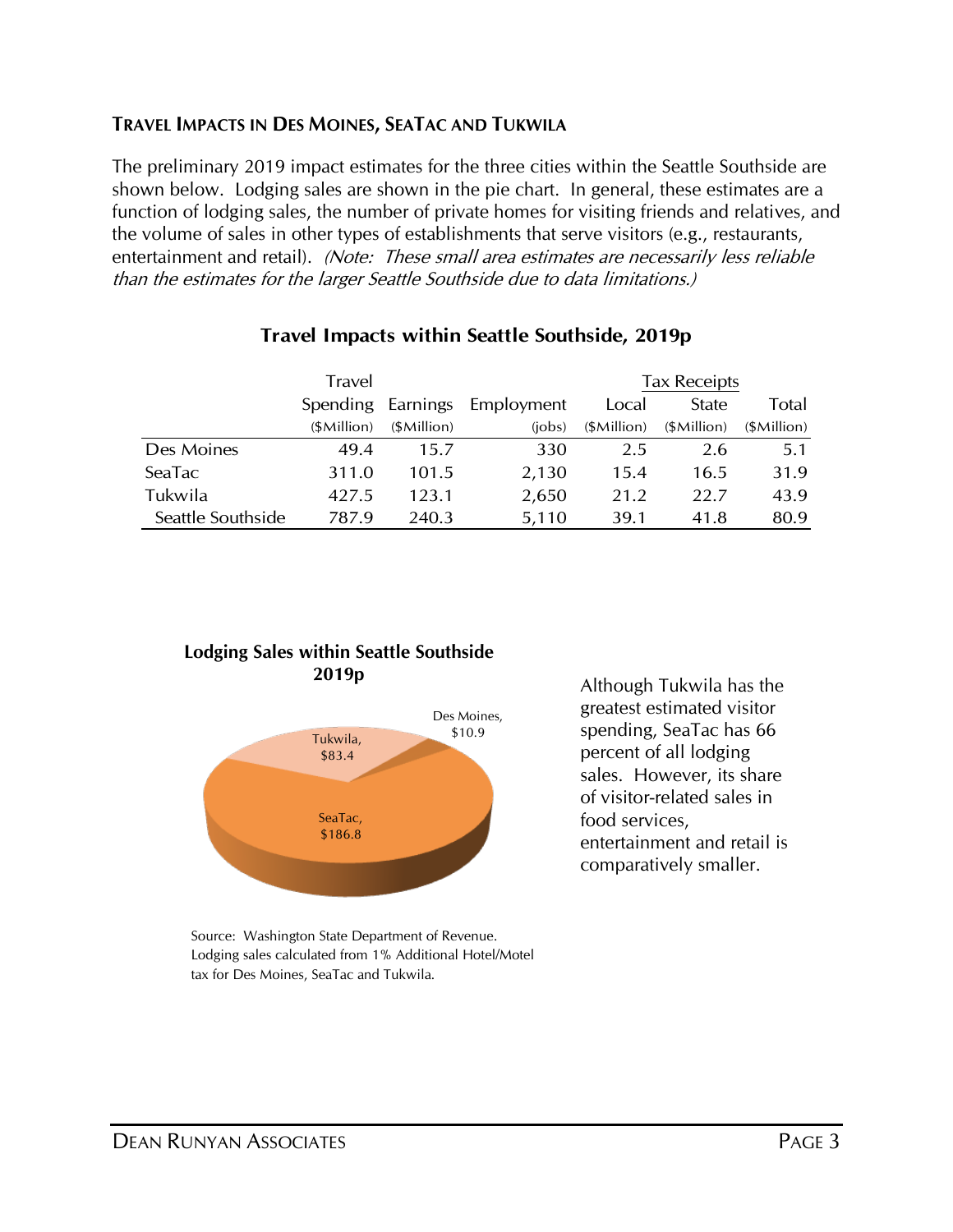

#### **All Overnight Person-Nights**

The estimate of all overnight visitor-nights (the number of nights that all individual visitors stayed in the Seattle Southside) is shown in the top line chart. The overall trend in visitor volume corresponds to the trends in travel spending and related impacts shown previously. In 2019p volume increased about 1.5 percent.

More than eighty percent of all visitor nights in the Seattle Southside are attributable to Hotel/Motel/Rented Home stays. This percentage is much greater than for King County and Washington State. (See bar chart to left. STVR are short term rental homes subject to lodging tax.)





Visitor air arrivals (domestic only) to SeaTac airport have also increased for the tenth year in a row. (Note: Visitor air arrivals do not include return flights that were initiated at SeaTac, nor passengers making connecting flights.)

Source: U.S. Department of Transportation Airline Origin and Destination survey.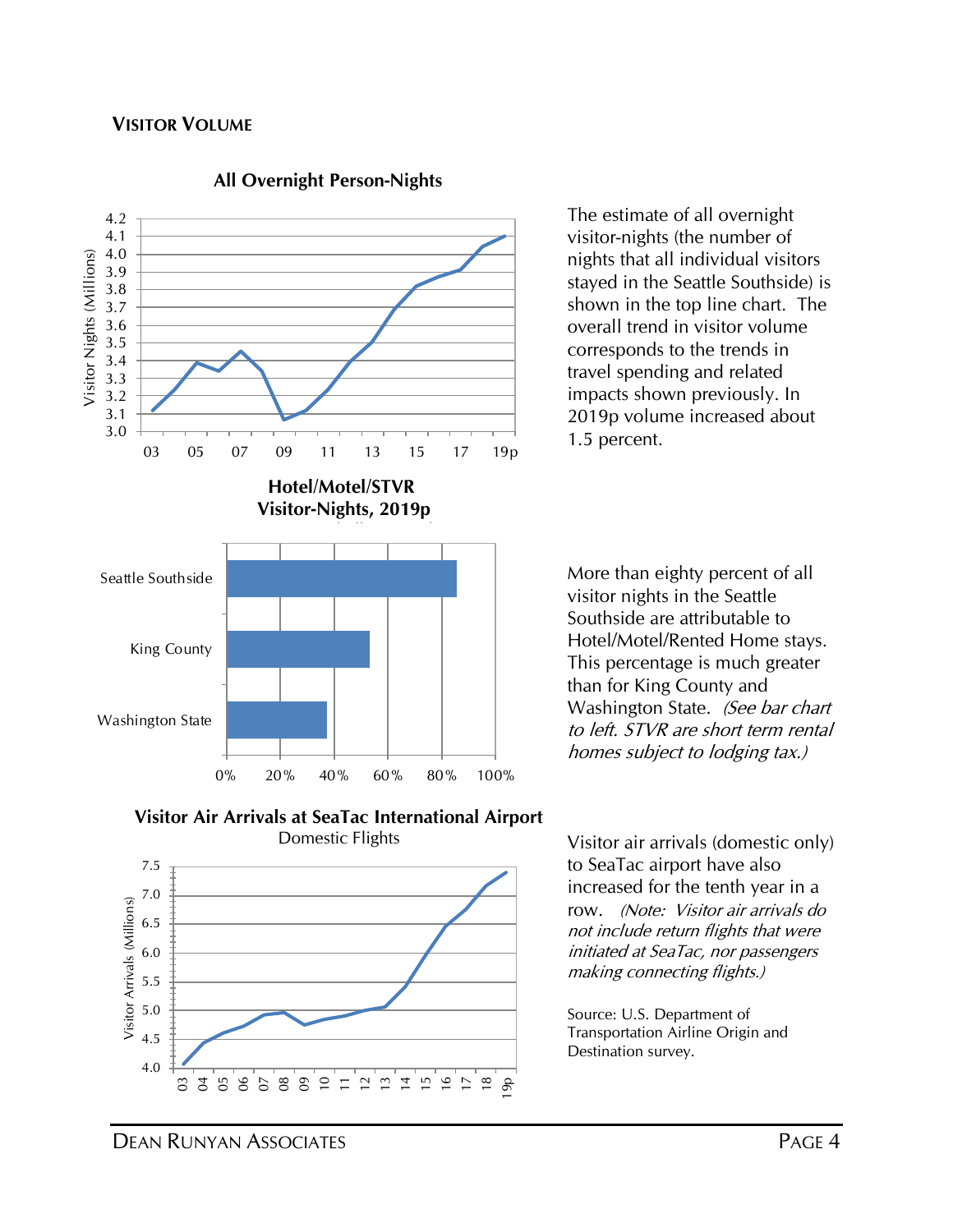#### **DETAILED SPENDING AND VISITOR VOLUME TABLES**

The following three tables are inter-related. The first, Visitor Spending by Type of Traveler Accommodation, reports the total annual spending estimates for each type of visitor. The second, Average Expenditures for Overnight Visitors, reports the average daily and average trip expenditures for each type of visitor for 2019p. The third table, Overnight Visitor Volume, reports annual visitor volume for each type of visitor. Volume is broken out in terms of trips and nights and visitors (persons) and travel parties. In general, multiplication of an average spending numbers with the appropriate volume number will yield the annual total spending number for that type of visitor. (See appendix B.)

Day travel represents less than four percent of all visitor spending in the Seattle Southside (\$2.5 million in 2019p). Due to data limitations, reliable estimates of visitor volume and average expenditures cannot be reported for day travel.

|                         | 2010  | 2012  | 2014  | 2015  | 2016  | 2017  | 2018  | 2019 <sub>p</sub> |
|-------------------------|-------|-------|-------|-------|-------|-------|-------|-------------------|
| All Overnight           | 447.1 | 506.9 | 588.4 | 634.1 | 659.3 | 688.0 | 734.4 | 751.1             |
| Hotel, Motel, STVR*     | 431.3 | 489.5 | 570.2 | 615.9 | 640.6 | 668.7 | 714.2 | 730.4             |
| Other Overnight         | 15.8  | 17.4  | 18.2  | 18.2  | 18.7  | 19.2  | 20.2  | 20.7              |
| Day Travel              | 18.9  | 21.5  | 23.7  | 24.4  | 25.0  | 25.9  | 27.5  | 28.4              |
| Spending at Destination | 466.0 | 528.4 | 612.1 | 658.5 | 684.3 | 713.9 | 761.9 | 779.5             |

#### **Visitor Spending by Type of Traveler Accommodation (\$Million), 2010-2019p**

Note: Destination spending does not include ground transportation expenditures for travel to other Washington destinations. STVR stands for short term vacation rentals or rented homes subject to lodging tax.

#### **Average Expenditures for Overnight Visitors, 2019p**

|                    | <b>Travel Party</b> |         | Visitor (Person) |             | Party | Length of          |
|--------------------|---------------------|---------|------------------|-------------|-------|--------------------|
|                    | Day                 | Trip    | Dav              | <b>Trip</b> |       | Size Stay (nights) |
| Hotel, Motel, STVR | \$438               | \$1,039 | \$208            | \$487       | 2.1   | 2.4                |
| Other Overnight    | \$148               | \$427   | \$56             | \$163       | 2.6   | 2.9                |
| All Overnight      | \$389               | \$968   | \$183            | \$451       | 22    | 2.4                |

#### **Overnight Visitor Volume, 2017-2019p**

|                    | Visitor-Nights (000) |       |                   |                   | Party-Nights (000) |                   |  |  |  |
|--------------------|----------------------|-------|-------------------|-------------------|--------------------|-------------------|--|--|--|
|                    | 2017                 | 2018  | 2019 <sub>p</sub> | 2017              | 2018               | 2019 <sub>p</sub> |  |  |  |
| Hotel, Motel, STVR | 3,339                | 3,454 | 3,515             | 1,576             | 1,640              | 1,666             |  |  |  |
| Other Overnight    | 575                  | 588   | 590               | 256               | 262                | 263               |  |  |  |
| All Overnight      | 3,914                | 4,043 | 4,105             | 1,832             | 1,902              | 1,929             |  |  |  |
|                    | Visitor-Trips (000)  |       |                   | Party-Trips (000) |                    |                   |  |  |  |
|                    | 2017                 | 2018  | 2019 <sub>p</sub> | 2017              | 2018               | 2019 <sub>p</sub> |  |  |  |
| Hotel, Motel, STVR | 1,425                | 1,474 | 1,500             | 665               | 691                | 703               |  |  |  |
|                    |                      |       |                   |                   |                    |                   |  |  |  |
| Other Overnight    | 160                  | 164   | 164               | 71                | 73                 | 73                |  |  |  |